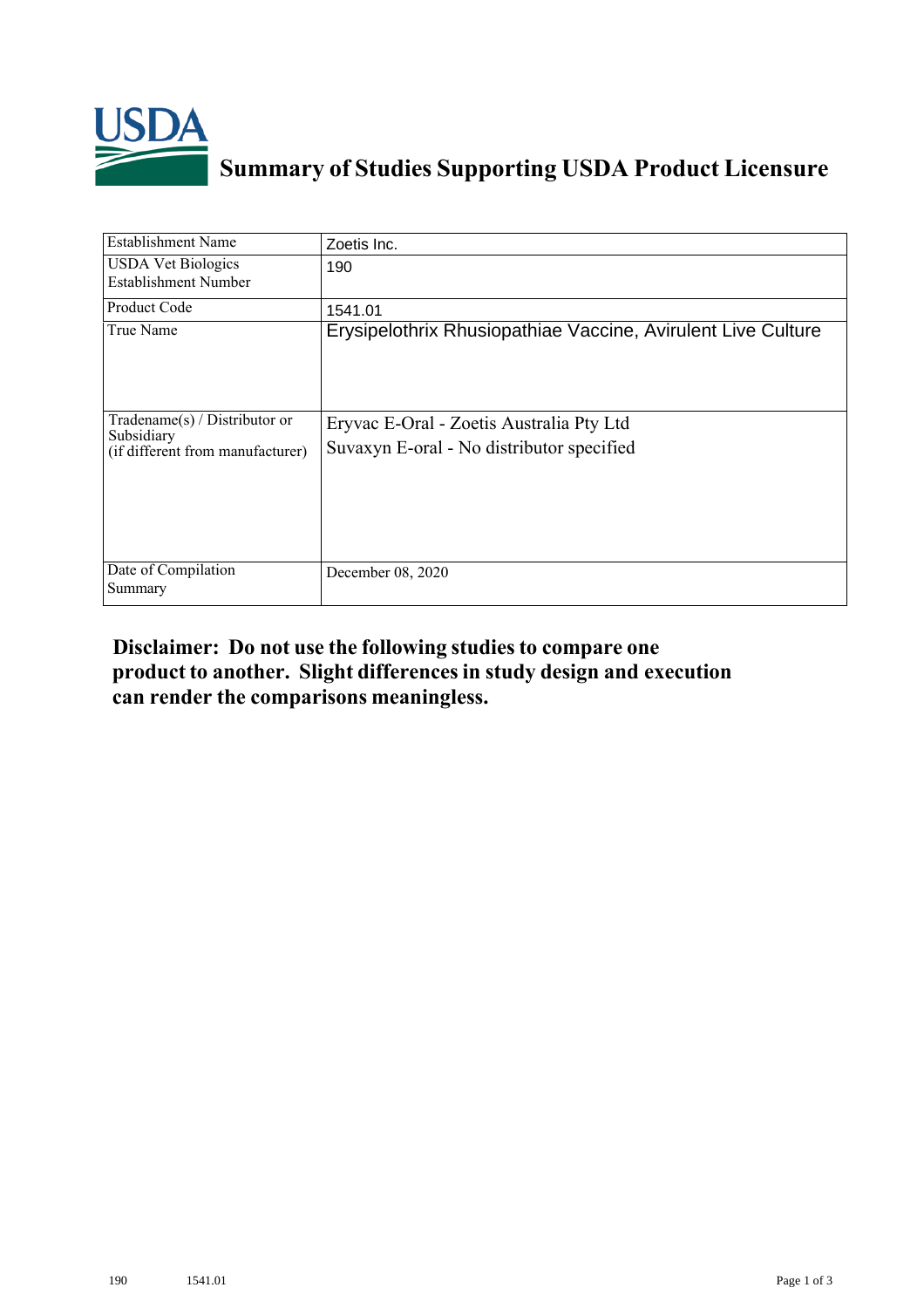| <b>Study Type</b>              | Efficacy                                                                                                                                                                                                                                                                                                                       |
|--------------------------------|--------------------------------------------------------------------------------------------------------------------------------------------------------------------------------------------------------------------------------------------------------------------------------------------------------------------------------|
| <b>Pertaining to</b>           | Erysipelothrix rhusiopathiae                                                                                                                                                                                                                                                                                                   |
| <b>Study Purpose</b>           | Efficacy against E. rhusiopathiae                                                                                                                                                                                                                                                                                              |
| <b>Product Administration</b>  | Drinking water                                                                                                                                                                                                                                                                                                                 |
| <b>Study Animals</b>           | Swine                                                                                                                                                                                                                                                                                                                          |
| <b>Challenge Description</b>   |                                                                                                                                                                                                                                                                                                                                |
| <b>Interval observed after</b> |                                                                                                                                                                                                                                                                                                                                |
| challenge                      |                                                                                                                                                                                                                                                                                                                                |
| <b>Results</b>                 | Study data were evaluated by USDA-APHIS prior to product<br>licensure and met regulatory standards for acceptance at the time<br>of submission.<br>No data are published because this study was submitted to<br>USDA-APHIS prior to January 1, 2007, and APHIS only<br>requires publication of data submitted after that date. |
| <b>USDA Approval Date</b>      | June 5, 2001 and June 12, 2001                                                                                                                                                                                                                                                                                                 |